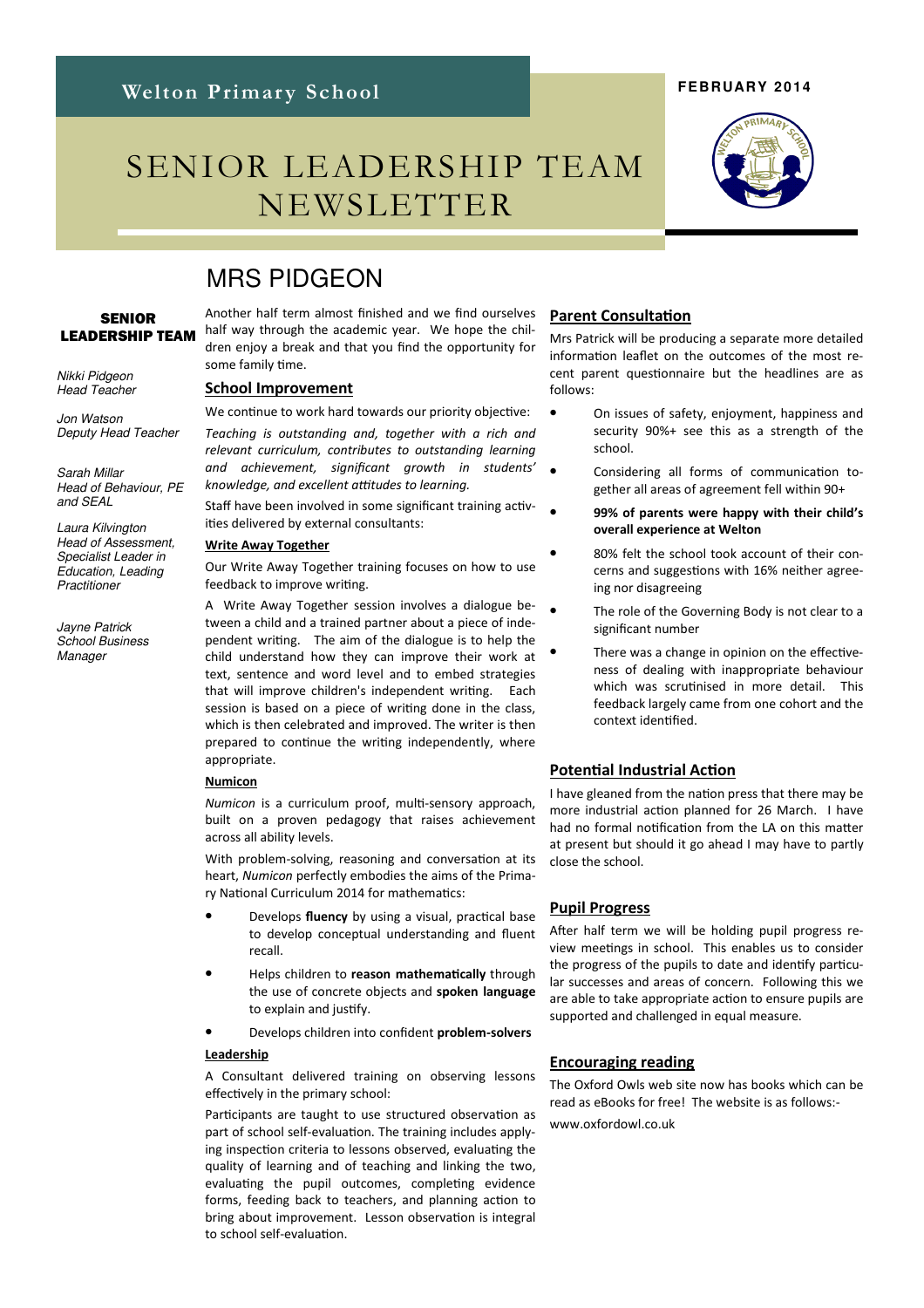#### **"Anyone who has never made a mistake has never tried anything new." Albert Einstein**

#### **SEAL**

The theme for this half-term's work on developing children's social, emotional and behavioural skills will be Going for goals! We will be exploring how children can motivate themselves in their learning and across the school. As part of the theme they will be asked to set their own goals, think about how they learn best and consider how they might make wise choices.

**"The big secret in life is that there is no big secret. Whatever your goal, you can get there if you're willing to work." Oprah Winfrey** 

#### **IMPROVING HEALTH AND FITNESS**

#### **How much exercise should my child do?**

In addition to school formal physical education, children need to be encourage to become more active. Children and young people aged 5 to 18 should do at least 60 minutes (one hour) of aerobic activity every day. This should include a mix of:

- **moderate-intensity activities**: this means your child is working hard enough to raise their heart rate and break a sweat.
- **vigorous-intensity activities**: this means they're breathing hard and fast, and their heart rate has gone up quite a bit.

As part of your child's 60 or more minutes, they should also do activities that strengthen their muscles and bones.

You can help by encouraging your child to find activities they enjoy, and by building physical activity into family life. Most children love running around a park or playing in a playground. Live Well has more tips for how to get active with your kids - follow the link below:-

#### http://www.nhs.uk/Livewell/childhealth6-15/Pages/Getactivewithyourkids.aspx

Team sports, such as football, basketball and volleyball, can also be great fun. If your child doesn't like team sports, there are plenty of other activities, such as dance and martial arts.

#### **This information has been taken from the NHS UK website**

| <b>DATES FOR YOUR DIARIES</b> |                                               |
|-------------------------------|-----------------------------------------------|
| Friday 14 February            | Break up for half term                        |
| Monday 24 February            | Back to school                                |
| Tuesday 25 February           | Festival of Sport at South Hunsley for Year 5 |
| Tuesday 4 March               | Year 2 visit to the Streetlife Museum         |
| Thursday 6 March              | Year 1 visit to Magna                         |
| Tuesday 11 March              | Year 4 dance competition (details to follow)  |
| Thursday 20 March             | Sport Relief (details to follow)              |
| Thursday 27 March             | Foundation class visit to Cannon Hall Farm    |
| Thursday 10 April             | Break up for Easter                           |
|                               |                                               |

There will be several transition events happening for Year 6 children during the next half term, including a Maths roadshow with Liz Russell (AST for Maths Primary Liaison at South Hunsley) and a visit from Tina Beharrell who will be visiting the children to talk about what to expect at South Hunsley School.

Cycle training will also commence for Year 5 children who have booked a place. All children should have received their dates for the training - please contact the school office if you have not received your child's training date.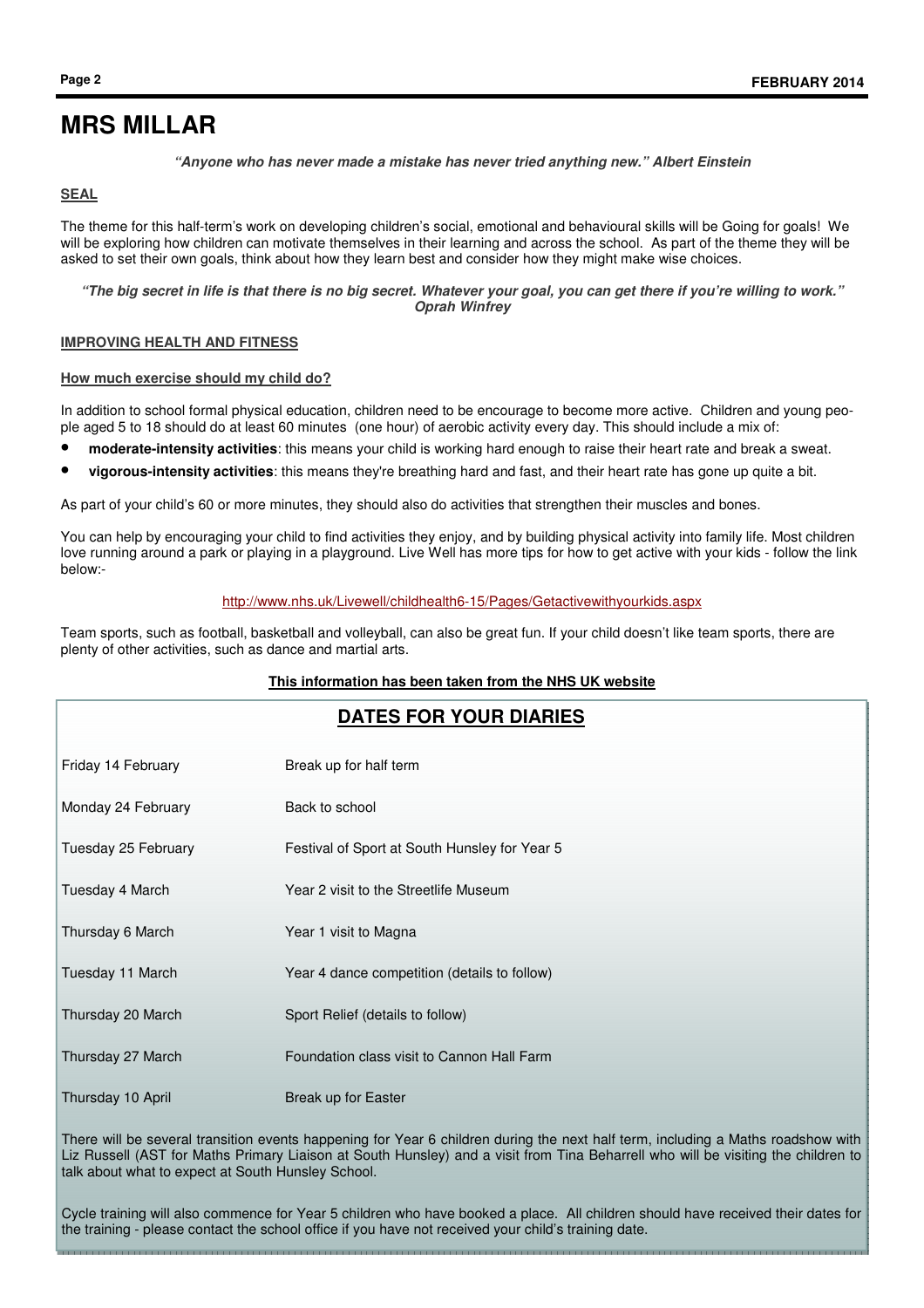## **MR WATSON**

#### **Welton is 'Rich with Rhythm'**

On Wednesday 15 January 2014 we were pleased to welcome Jeff Rich into school for a thoroughly enjoyable morning of percussion. Jeff is an amazing drummer and percussionist, most famous for playing drums for Status Quo. Jeff, or 'Worzel' to his friends, shared his passion, enthusiasm and superb ability with KS1 and KS2 pupils. We all had a thoroughly enjoyable time and many people left feeling inspired!

Jeff was 'Rocking all Over the World' with Status Quo from 1985-2000, and also played with other artists such as Def Leopard, Stretch and Judie Tzuke. Since leaving 'The Quo' he has played in many bands and now spends lots of time working with children in schools delivering percussion workshops.

Spending around 45 minutes with KS2 pupils , Jeff gave us a practical history of drums from around the world, with many children getting to play and demonstrate them to the audience. KS1 children then joined the older pupils for a more practical session, when Jeff showed off his talents on the drum kit itself. All children also got an opportunity to play at least one of the many pieces of percussion instruments Jeff brought with him to Welton.

Overall it was a highly successful and enjoyable session – it is not that often you get to see up close a true top professional talking about and demonstrating their talent! Jeff was keen to stress that 'Whatever you want' to do in life, if you want to be successful, it takes determination, hard work, commitment and lots of practice!